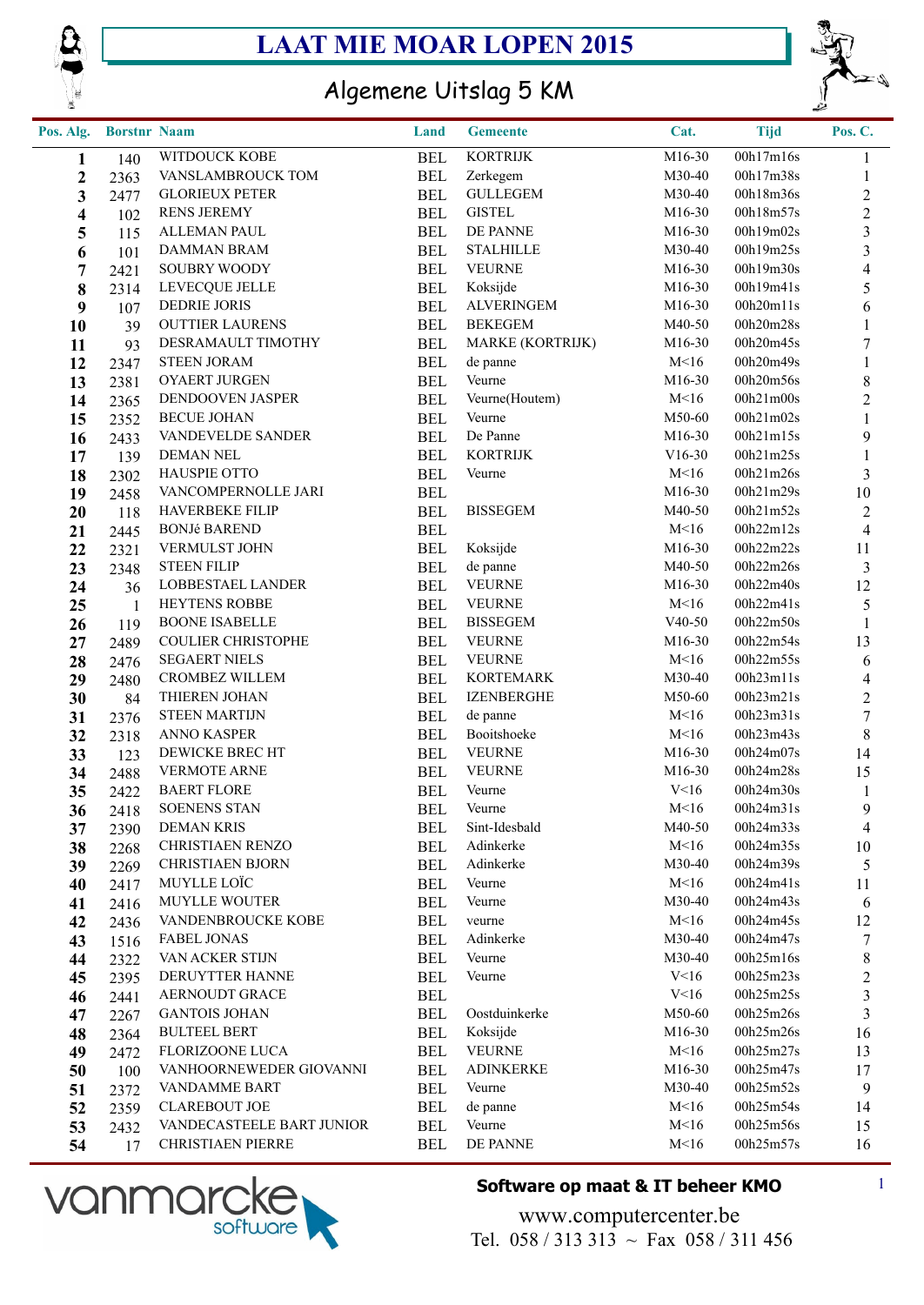



### Algemene Uitslag 5 KM

| Pos. Alg.  | <b>Borstnr Naam</b> |                                           | Land                     | <b>Gemeente</b>   | Cat.             | <b>Tijd</b>            | Pos. C.           |
|------------|---------------------|-------------------------------------------|--------------------------|-------------------|------------------|------------------------|-------------------|
| 55         | 23                  | VANDENBUSSCHE JOHAN                       | <b>BEL</b>               | <b>KOKSIJDE</b>   | M40-50           | 00h26m00s              | 5 <sup>1</sup>    |
| 56         | 2300                | DECOENE BENJAMIN                          | <b>BEL</b>               | Steenkerke        | M<16             | 00h26m03s              | 17                |
| 57         | 2426                | PAUWELS YENTE                             | <b>BEL</b>               | Houtem            | V<16             | 00h26m05s              | $\overline{4}$    |
| 58         | 2342                | NOËZ ROBIN                                | <b>BEL</b>               | <b>LEISELE</b>    | M16-30           | 00h26m10s              | 18                |
| 59         | 88                  | VERBANCK ANOUSCHKA                        | <b>BEL</b>               | <b>VEURNE</b>     | $V30-40$         | 00h26m12s              | $\mathbf{1}$      |
| 60         | 8                   | <b>LEROY BRENT</b>                        | <b>BEL</b>               | <b>VEURNE</b>     | M<16             | 00h26m29s              | 18                |
| 61         | 120                 | LERMYTTE BERT                             | <b>BEL</b>               | DE PANNE          | M16-30           | 00h26m31s              | 19                |
| 62         | 96                  | DEGROOTE ILSE                             | <b>BEL</b>               | <b>VEURNE</b>     | V<16             | 00h26m36s              | 5                 |
| 63         | 2424                | <b>BAERT THIERY</b>                       | <b>BEL</b>               | Veurne            | M50-60           | 00h26m41s              | $\overline{4}$    |
| 64         | 52                  | <b>SEGAERT STIJN</b>                      | <b>BEL</b>               | <b>VEURNE</b>     | M40-50           | 00h26m44s              | $\sqrt{6}$        |
| 65         | 62                  | <b>RYS FLORENCE</b>                       | <b>BEL</b>               | <b>VEURNE</b>     | $V30-40$         | 00h26m55s              | $\sqrt{2}$        |
| 66         | 2277                | VAN ERKEL STEVEN                          | <b>BEL</b>               | Adinkerke         | M30-40           | 00h27m04s              | 10                |
| 67         | 2319                | <b>ANNO FLORIS</b>                        | <b>BEL</b>               | Booitshoeke       | M<16             | 00h27m13s              | 19                |
| 68         | 2251                | PYSSON NANOUCHKA                          | <b>BEL</b>               | <b>LO-RENINGE</b> | $V16-30$         | 00h27m15s              | $\sqrt{2}$        |
| 69         | 2255                | <b>ONBEKEND</b>                           | <b>BEL</b>               |                   | M16-30           | 00h27m17s              | $20\,$            |
| 70         | 2377                | PINSON SANDY                              | <b>BEL</b>               | Veurne            | $V30-40$         | 00h27m19s              | $\mathfrak{Z}$    |
| 71         | 2474                | <b>BEKE ROBBE</b>                         | <b>BEL</b>               | <b>VEURNE</b>     | M<16             | 00h27m21s              | 20                |
| 72         | 2261                | <b>LINGIER ELS</b>                        | <b>BEL</b>               | Veurne            | $V16-30$         | 00h27m27s              | $\mathfrak{Z}$    |
| 73         | 42                  | <b>LEBBE KATRIEN</b>                      | <b>BEL</b>               | <b>VEURNE</b>     | $V30-40$         | 00h27m32s              | $\overline{4}$    |
| 74         | 2333                | <b>VALCKE BASILE</b>                      | <b>BEL</b>               | Alveringem        | M<16             | 00h27m34s              | 21                |
| 75         | 2334                | <b>VALCKE FREDERIK</b>                    | <b>BEL</b>               | Alveringem        | M30-40           | 00h27m35s              | 11                |
| 76         | 43                  | VANWALLEGEM KURT                          | <b>BEL</b>               | <b>OOSTENDE</b>   | M40-50           | 00h27m38s              | $\tau$            |
| 77         | 2271                | <b>BEIRENS RÉGINE</b>                     | <b>BEL</b>               | Veurne            | $V40-50$         | 00h27m44s              | $\sqrt{2}$        |
| 78         | 2311                | <b>BAES ALEXANDER</b>                     | <b>BEL</b>               | koksijde          | M30-40           | 00h27m48s              | 12                |
| 79         | 2413                | HERMANS BERT                              | <b>BEL</b>               | Koksijde          | M30-40           | 00h27m51s              | 13                |
| 80         | 2466                | <b>STICKER PASCAL</b>                     | <b>BEL</b>               |                   | M40-50           | 00h27m52s              | $\,8\,$           |
| 81         | 2323                | DEPUTTER TOM                              | <b>BEL</b>               | Veurne            | M40-50           | 00h27m52s              | $\boldsymbol{9}$  |
| 82         | 125                 | <b>VANRIE MATHIJS</b>                     | <b>BEL</b>               | <b>VEURNE</b>     | M<16             | 00h27m55s              | $22\,$            |
| 83         | 2373                | VANHOUTTE MARIJN                          | <b>BEL</b>               | Veurne<br>Veurne  | M30-40           | 00h27m55s              | 14                |
| 84         | 2431                | VANDECASTEELE BART<br><b>COQUET RONNY</b> | <b>BEL</b><br><b>BEL</b> | Veurne            | M40-50<br>M50-60 | 00h27m56s<br>00h27m56s | $10\,$            |
| 85         | 2435                | DECOENE MARTINE                           | <b>BEL</b>               | <b>DIKSMUIDE</b>  | $V50-60$         | 00h28m00s              | 5                 |
| 86         | 2412                | <b>RECOUR JOHAN</b>                       | <b>BEL</b>               | <b>KOKSIJDE</b>   | M50-60           | 00h28m10s              | $\mathbf{1}$<br>6 |
| 87<br>88   | 78<br>77            | <b>BEDERT KETRIEN</b>                     | <b>BEL</b>               | <b>KOKSIJDE</b>   | $V16-30$         | 00h28m11s              | $\overline{4}$    |
| 89         | 81                  | <b>GEERAERT</b>                           | <b>BEL</b>               | <b>VEURNE</b>     | M<16             | 00h28m22s              | 23                |
| 90         | 2304                | <b>HAUSPIE WARRE</b>                      | <b>BEL</b>               | Veurne            | M<16             | 00h28m23s              | 24                |
| 91         | 2383                | <b>BARBIER BJORN</b>                      | <b>BEL</b>               | Alveringem        | M30-40           | 00h28m25s              | 15                |
| 92         | 2292                | <b>CLOET CATHO</b>                        | <b>BEL</b>               | veurne            | V<16             | 00h28m28s              | 6                 |
| 93         | 2337                | VANSLEMBROUCK PASCAL                      | <b>BEL</b>               | Veurne            | M50-60           | 00h28m30s              | $\tau$            |
| 94         | 2360                | VAN HOOREBEECK MARC                       | <b>BEL</b>               | Koksijde          | M50-60           | 00h28m31s              | $\,8\,$           |
| 95         | 2357                | <b>BEYLS PHILIP</b>                       | <b>BEL</b>               | Mariakerke        | M40-50           | 00h28m32s              | 11                |
| 96         | 2326                | <b>MAEYAERT TOM</b>                       | <b>BEL</b>               | Veurne            | M<16             | 00h28m32s              | 25                |
| 97         | 2473                | FLORIZOONE THIBAULT                       | <b>BEL</b>               | <b>VEURNE</b>     | M<16             | 00h28m32s              | 26                |
| 98         | 2457                | <b>SCHEIRLYNCK OSCAR</b>                  | <b>BEL</b>               |                   | M<16             | 00h28m33s              | 27                |
| 99         | 2394                | DEZEURE WALTER                            | <b>BEL</b>               | Koksijde          | M>60             | 00h28m36s              | $\mathbf{1}$      |
| <b>100</b> | 2374                | <b>COPPENS RENE</b>                       | <b>BEL</b>               |                   | M>60             | 00h28m36s              | $\overline{c}$    |
| <b>101</b> | 2386                | <b>MAES PETER</b>                         | <b>BEL</b>               | Veurne            | M40-50           | 00h28m40s              | 12                |
| 102        | 2291                | <b>CLOET CLARA</b>                        | <b>BEL</b>               | veurne            | V<16             | 00h28m41s              | 7                 |
| 103        | 2303                | <b>HAUSPIE JITSE</b>                      | <b>BEL</b>               | Veurne            | V<16             | 00h28m41s              | $8\,$             |
| 104        | 2317                | ANNO STEFAN                               | <b>BEL</b>               | Booitshoeke       | M40-50           | 00h28m41s              | 13                |
| 105        | 50                  | <b>OYAERT THOR</b>                        | <b>BEL</b>               | DE MOEREN         | M<16             | 00h28m43s              | 28                |
| 106        | 2498                | <b>ONBEKEND</b>                           | <b>BEL</b>               |                   | M16-30           | 00h29m06s              | 21                |
| 107        | 2404                | <b>BALDUCK BRIEK</b>                      | <b>BEL</b>               | oostduinkerke     | M<16             | 00h29m18s              | 29                |
| 108        | 65                  | <b>CLARYSSE CAMIEL</b>                    | <b>BEL</b>               | <b>KOKSIJDE</b>   | M<16             | 00h29m27s              | 30                |



#### **Software op maat & IT beheer KMO** 2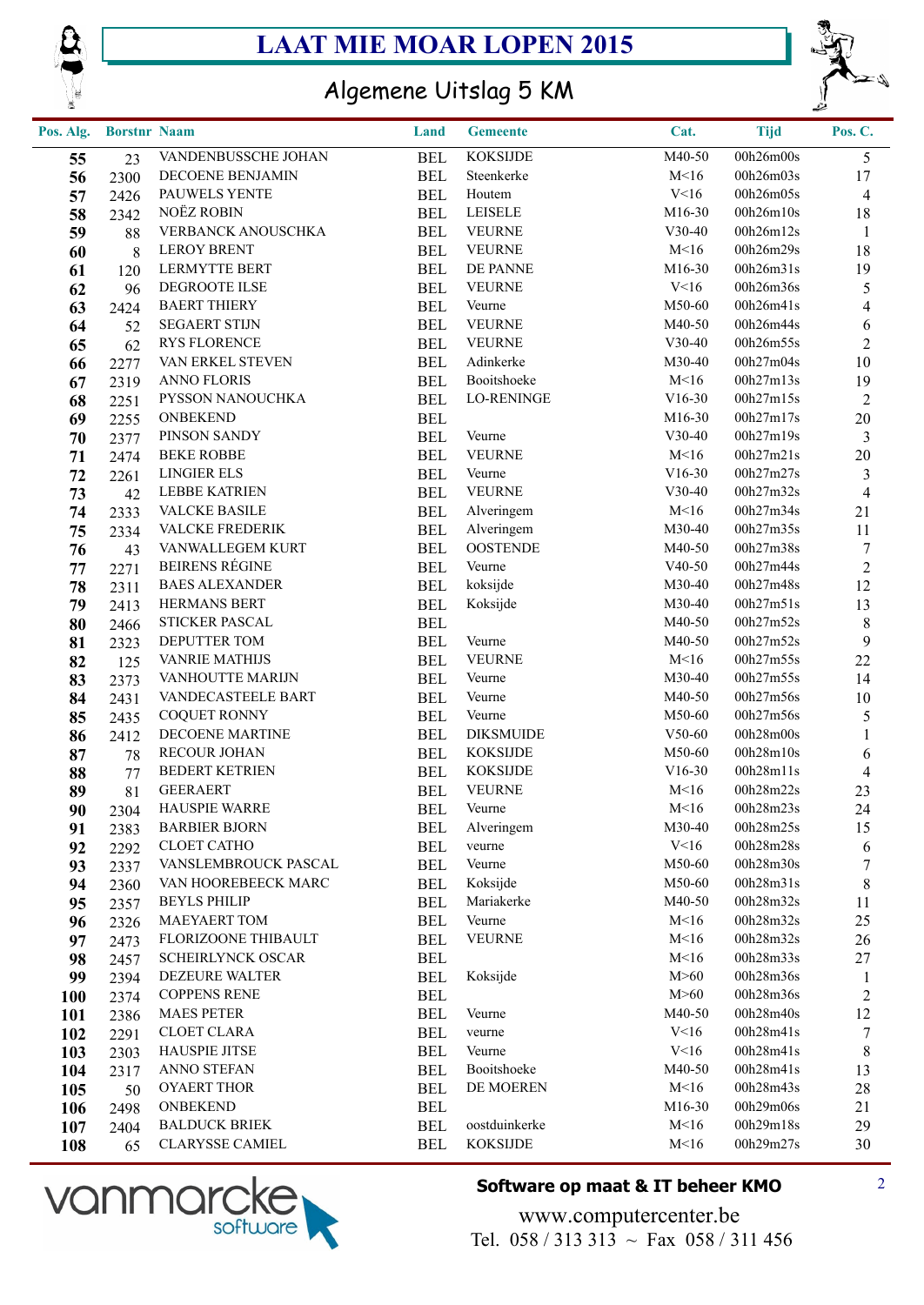



## Algemene Uitslag 5 KM

| Pos. Alg.  | <b>Borstnr Naam</b> |                                             | Land                     | <b>Gemeente</b>        | Cat.                 | <b>Tijd</b>            | Pos. C.          |
|------------|---------------------|---------------------------------------------|--------------------------|------------------------|----------------------|------------------------|------------------|
| 109        | 2346                | <b>TAECKE SVEN</b>                          | <b>BEL</b>               | Veurne                 | M16-30               | 00h29m28s              | 22               |
| <b>110</b> | 2460                | VANDEVIJVER MARIKE                          | <b>BEL</b>               |                        | $V40-50$             | 00h29m31s              | $\mathfrak{Z}$   |
| 111        | 2349                | <b>BAUDOU ANJA</b>                          | <b>BEL</b>               | veurne                 | $V40-50$             | 00h29m33s              | $\overline{4}$   |
| 112        | 2379                | VAN ACKER NELE                              | <b>BEL</b>               | veurne                 | V30-40               | 00h29m35s              | 5                |
| 113        | 2382                | DEKERVEL HEIDI                              | <b>BEL</b>               | Diksmuide              | V30-40               | 00h29m37s              | 6                |
| 114        | 2430                | DEBANDT CAROLLE                             | <b>BEL</b>               | Veurne                 | V30-40               | 00h29m39s              | $\boldsymbol{7}$ |
| 115        | 2297                | <b>CALLENS KIM</b>                          | <b>BEL</b>               | Koksijde               | $V16-30$             | 00h29m41s              | 5                |
| 116        | 2368                | VANDEWOUDE ENYA                             | <b>BEL</b>               | Oostduinkerke          | $V16-30$             | 00h29m43s              | $\sqrt{6}$       |
| 117        | 2367                | <b>MAENHOUT RUTH</b>                        | <b>BEL</b>               | Veurne                 | $V16-30$             | 00h29m46s              | $\tau$           |
| 118        | 2279                | <b>BLANCKAERT NICO</b>                      | <b>BEL</b>               | Veurne                 | M40-50               | 00h29m46s              | 14               |
| 119        | 2459                | VANCOMPERNOLLE ROMY                         | <b>BEL</b>               |                        | M<16                 | 00h29m46s              | 31               |
| 120        | 2310                | <b>BOUSSEMAERE STIJN</b>                    | <b>BEL</b>               | vladslo                | M30-40               | 00h29m47s              | 16               |
| 121        | 2371                | <b>VANHEE MIA</b>                           | <b>BEL</b>               | Veurne                 | $V50-60$             | 00h29m52s              | $\boldsymbol{2}$ |
| 122        | 2260                | DEPAEPE FERNAND                             | <b>BEL</b>               | Veurne                 | M>60                 | 00h29m54s              | $\mathfrak{Z}$   |
| 123        | 64                  | <b>GUNST CAROL</b>                          | <b>BEL</b>               | <b>KOKSIJDE</b>        | V30-40               | 00h30m11s              | $8\,$            |
| 124        | 2388                | DEBRUYNE YESSICA                            | <b>BEL</b>               | <b>LO-RENINGE</b>      | $V16-30$             | 00h30m14s              | $8\,$            |
| 125        | 2355                | <b>SCHACHT KRIS</b>                         | <b>BEL</b>               | Houthulst              | M30-40               | 00h30m15s              | $17\,$           |
| 126        | 83                  | <b>BULTHEEL LUC</b>                         | <b>BEL</b>               | <b>VEURNE</b>          | M50-60               | 00h30m16s              | $\boldsymbol{9}$ |
| 127        | 2385                | <b>GEORGE LIEVEN</b>                        | <b>BEL</b>               | Veurne                 | M50-60               | 00h30m17s              | 10               |
| 128        | 135                 | <b>CROCHET FABIENNE</b>                     | <b>BEL</b>               | DE PANNE               | V50-60               | 00h30m20s              | $\mathfrak z$    |
| 129        | 2468                | UREEL WILLY                                 | <b>BEL</b>               | <b>BLANKENBERGE</b>    | M>60                 | 00h30m22s              | $\overline{4}$   |
| 130        | 2479                | <b>BLOMME TINE</b>                          | <b>BEL</b>               | <b>VEURNE</b>          | V30-40               | 00h30m24s              | $\boldsymbol{9}$ |
| 131        | 60                  | <b>CAPOEN FIEKE</b>                         | <b>BEL</b>               | <b>VEURNE</b>          | M<16                 | 00h30m26s              | 32               |
| 132        | 2295                | <b>DEPREZ JAN</b>                           | <b>BEL</b>               | Veurne                 | M50-60               | 00h30m29s              | 11               |
| 133        | 2409                | THEUNINCK KARIEN                            | <b>BEL</b>               | Lo-Reninge             | $V40-50$             | 00h30m33s              | 5                |
| 134        | 2410                | CALLEWAERT DELPHINE                         | <b>BEL</b>               | Lo-Reninge             | $V16-30$             | 00h30m34s              | $\mathbf{9}$     |
| 135        | 126                 | <b>COUWET ASKA</b>                          | <b>BEL</b>               | <b>VEURNE</b>          | $V50-60$             | 00h30m34s              | $\overline{4}$   |
| 136        | 2411                | <b>CALLEWAERT PETER</b>                     | <b>BEL</b>               | Lo-Reninge             | M40-50               | 00h30m36s              | 15               |
| 137        | 97                  | <b>BOURY SANDRA</b>                         | <b>BEL</b>               | <b>VEURNE</b>          | $V40-50$             | 00h30m38s              | 6                |
| 138        | 2437                | VANDENBROUCKE KRISTOF                       | <b>BEL</b>               | Veurne                 | M40-50               | 00h30m40s              | 16               |
| 139        | 2296                | KEIRSEBILCK MAARTEN                         | <b>BEL</b>               | Veurne                 | M30-40               | 00h30m51s              | 18               |
| 140        | 2275                | <b>DHAESE SANNE</b>                         | <b>BEL</b>               | Veurne                 | $V16-30$             | 00h30m53s              | 10               |
| 141        | 141                 | <b>BREEMEERSCH VICTOR</b>                   | <b>BEL</b>               | <b>VEURNE</b>          | M40-50               | 00h30m55s              | 17               |
| 142        | 14                  | TRUWANT KOBE                                | <b>BEL</b>               | <b>VEURNE</b>          | M<16                 | 00h30m58s              | 33               |
| 143        | 2447                | <b>COENE LOES</b>                           | <b>BEL</b>               |                        | V<16                 | 00h30m59s              | $\overline{9}$   |
| 144        | 2453                | <b>LUYSSEN INES</b>                         | <b>BEL</b>               |                        | V<16                 | 00h30m59s              | 10               |
| 145        | 2464                | VERMEULEN STIJN                             | <b>BEL</b>               |                        | M<16                 | 00h30m59s              | 34               |
| 146        | 2329                | <b>CLAUW JOSÉ</b>                           | <b>BEL</b>               | Veurne                 | M50-60               | 00h31m01s              | 12               |
| 147        | 2485                | <b>DAVID FLORIS</b>                         | <b>BEL</b>               | <b>VEURNE</b>          | M40-50               | 00h31m03s<br>00h31m05s | 18               |
| 148        | 2262                | <b>REMMERY SOFIE</b><br>MEERSCHAERT DELFINE | <b>BEL</b>               | Sint-Andries<br>Veurne | $V16-30$<br>$V30-40$ | 00h31m07s              | 11<br>10         |
| 149        | 2353                | NEUVILLE JOKE                               | <b>BEL</b><br><b>BEL</b> | Gent                   | $V16-30$             | 00h31m11s              | 12               |
| 150        | 2401                | <b>BALDUCK WARRE</b>                        | <b>BEL</b>               |                        | M<16                 | 00h31m16s              | 35               |
| 151        | 2444                | DEWULF JOLIEN                               | <b>BEL</b>               | <b>ALVERINGEM</b>      | $V16-30$             | 00h31m18s              | 13               |
| 152        | 20                  | <b>GEORGE HANNE</b>                         | <b>BEL</b>               | <b>HOOGSTADE</b>       | $V16-30$             | 00h31m23s              | 14               |
| 153        | 11                  | DEJONGHE KIM                                | <b>BEL</b>               | <b>KOKSIJDE</b>        | $V30-40$             | 00h31m23s              | 11               |
| 154        | 2483                | DALLE ADY                                   | <b>BEL</b>               | <b>VEURNE</b>          | M16-30               | 00h31m24s              | 23               |
| 155<br>156 | 74<br>2403          | <b>BOUCKENAERE CAROLINE</b>                 | <b>BEL</b>               | oostduinkerke          | $V30-40$             | 00h31m25s              | 12               |
|            |                     | DECROOS LUCAS                               | <b>BEL</b>               |                        | M16-30               | 00h31m28s              | 24               |
| 157<br>158 | 2448<br>2446        | <b>BUYSE ESTER</b>                          | <b>BEL</b>               |                        | $V16-30$             | 00h31m29s              | 15               |
| 159        | 73                  | <b>HAMIAUX SOFIE</b>                        | <b>BEL</b>               | <b>VEURNE</b>          | $V16-30$             | 00h31m31s              | 16               |
| 160        | 82                  | <b>BULTHEEL LUCAS</b>                       | <b>BEL</b>               | <b>VEURNE</b>          | M16-30               | 00h31m33s              | 25               |
| 161        | 2338                | VEREECKE EMMILY                             | <b>BEL</b>               | Beveren(alveringem)    | $V16-30$             | 00h31m37s              | 17               |
| 162        | 12                  | TRUWANT RENZO                               | <b>BEL</b>               | <b>VEURNE</b>          | M30-40               | 00h31m47s              | 19               |
|            |                     |                                             |                          |                        |                      |                        |                  |



#### **Software op maat & IT beheer KMO** 3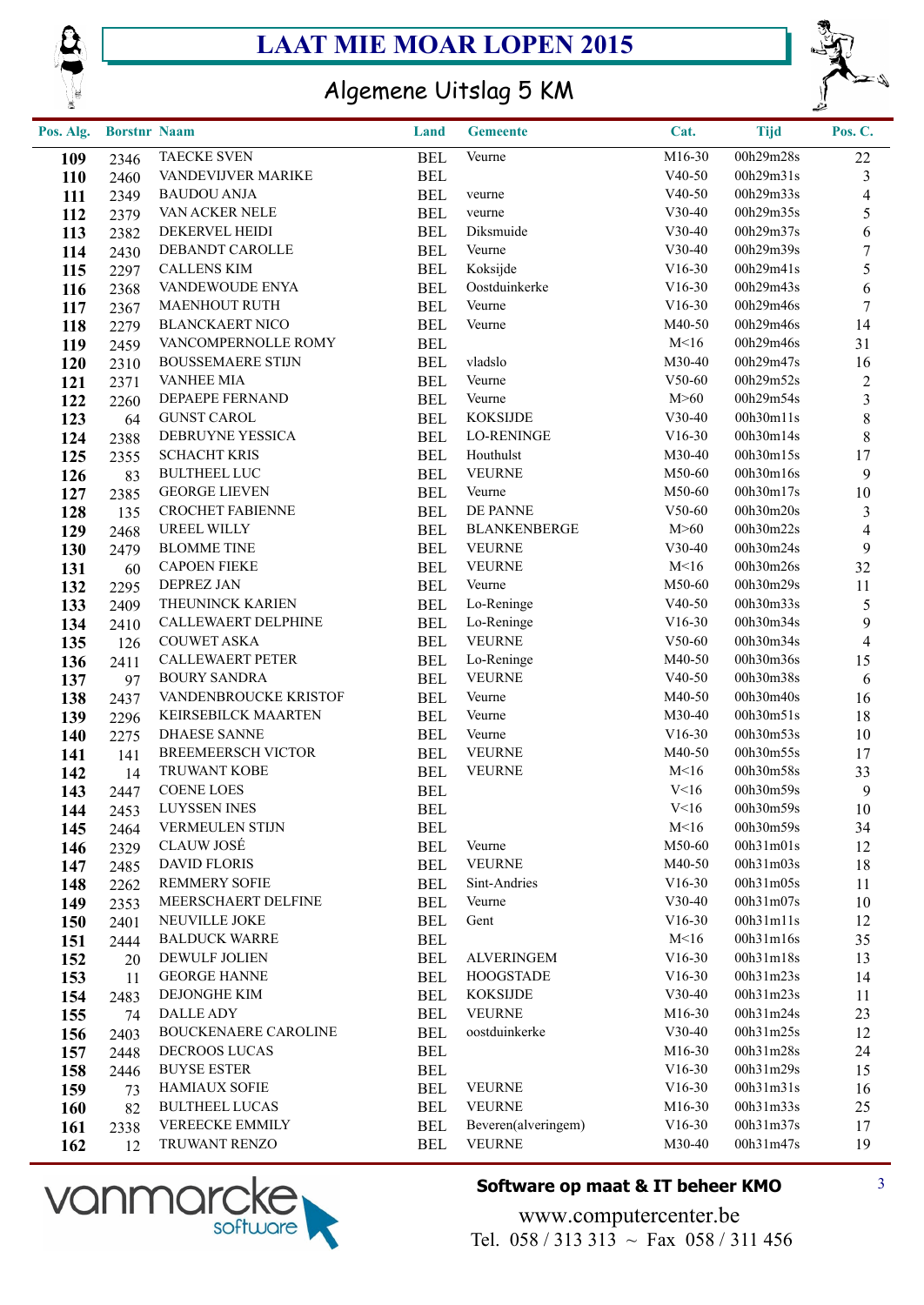





## Algemene Uitslag 5 KM

| Pos. Alg. | <b>Borstnr Naam</b> |                                     | Land                     | <b>Gemeente</b> | Cat.           | <b>Tijd</b>            | Pos. C.         |
|-----------|---------------------|-------------------------------------|--------------------------|-----------------|----------------|------------------------|-----------------|
| 163       | 2378                | JONCKHEERE JOKE                     | <b>BEL</b>               | Veurne          | $V30-40$       | $\overline{00h31m49s}$ | 13              |
| 164       | 2465                | PEPERSTRAETE EVELYN                 | <b>BEL</b>               | DE PANNE        | V30-40         | 00h31m51s              | 14              |
| 165       | 2331                | <b>GRYSON JOEL</b>                  | <b>BEL</b>               | Veurne          | M30-40         | 00h31m53s              | 20              |
| 166       | 19                  | <b>CAPON VICKI</b>                  | <b>BEL</b>               | <b>VEURNE</b>   | $V16-30$       | 00h31m53s              | 18              |
| 167       | 2420                | <b>LIPPENS AN</b>                   | <b>BEL</b>               | Veurne          | $V40-50$       | 00h31m56s              | $\tau$          |
| 168       | 2366                | <b>MATTHYS CARINE</b>               | <b>BEL</b>               | veurne          | $V50-60$       | 00h32m00s              | 5               |
| 169       | 6                   | RATHIS ISABELLE                     | <b>BEL</b>               | <b>VEURNE</b>   | M40-50         | 00h32m00s              | 19              |
| 170       | 2419                | PLATEVOET BAS                       | <b>BEL</b>               | Veurne          | M<16           | 00h32m00s              | 36              |
| 171       | 2343                | <b>RANSON EVELIEN</b>               | <b>BEL</b>               | Veurne          | $V30-40$       | 00h32m01s              | 15              |
| 172       | 2274                | <b>CATTEEU NELE</b>                 | <b>BEL</b>               | veurne          | $V40-50$       | 00h32m03s              | $8\phantom{.0}$ |
| 173       | 2471                | <b>BOUTTRY ZOE</b>                  | <b>BEL</b>               | <b>VEURNE</b>   | V<16           | 00h32m05s              | 11              |
| 174       | 2400                | CORVELEYN THILDE                    | <b>BEL</b>               | Alveringem      | $V16-30$       | 00h32m24s              | 19              |
| 175       | 2299                | SELSCHOTTER JAN                     | <b>BEL</b>               | De Panne        | M50-60         | 00h32m24s              | 13              |
| 176       | 2286                | PHILIPS EMMELY                      | <b>BEL</b>               | Veurne          | $V16-30$       | 00h32m24s              | 20              |
| 177       | 2482                | <b>GARDIN CHARLOTTE</b>             | <b>BEL</b>               | <b>VEURNE</b>   | $V30-40$       | 00h32m24s              | 16              |
| 178       | 2325                | <b>ADAM LIESBETH</b>                | <b>BEL</b>               | Veurne          | $V16-30$       | 00h32m24s              | 21              |
| 179       | 2272                | <b>BOUSSEMAERE LIES</b>             | <b>BEL</b>               | Veurne          | $V16-30$       | 00h32m24s              | 22              |
| 180       | 2294                | VANDECASTEELE CHRISTINE             | <b>BEL</b>               | Veurne          | $V50-60$       | 00h32m25s              | 6               |
| 181       | 2324                | VANDENBRANDE NELE                   | <b>BEL</b>               | Veurne          | $V40-50$       | 00h32m34s              | $\mathbf{9}$    |
| 182       | 2280                | <b>BLANCKAERT NATALIE</b>           | <b>BEL</b>               | Veurne          | $V40-50$       | 00h32m34s              | 10              |
| 183       | 2351                | WATTIJN SANDRINE                    | <b>BEL</b>               | veurne          | $V40-50$       | 00h32m46s              | 11              |
| 184       | 2265                | <b>CARREIN LIESBET</b>              | <b>BEL</b>               | <b>VEURNE</b>   | $V30-40$       | 00h32m48s              | 17              |
| 185       | 2298                | VANDOOREN FIEN                      | <b>BEL</b>               | veurne          | $V30-40$       | 00h32m49s              | 18              |
| 186       | 133                 | <b>DILLAERT PIETER</b>              | <b>BEL</b>               |                 | M30-40         | 00h32m49s              | 21              |
| 187       | 2439                | <b>COTTRY NATHALIE</b>              | <b>BEL</b>               | De Panne        | $V40-50$       | 00h32m49s              | 12              |
| 188       | 2340                | <b>BECK MICHEL</b>                  | <b>BEL</b>               | <b>VEURNE</b>   | M>60           | 00h32m49s              | 5               |
| 189       | 22                  | <b>MERAEL ANN</b>                   | <b>BEL</b>               |                 | $V50-60$       | 00h32m49s              | $\overline{7}$  |
| 190       | 2425                | <b>GYSSELS XANDRA</b>               | <b>BEL</b>               | Veurne          | $V40-50$       | 00h32m50s              | 13              |
| 191       | 2350                | <b>LAMS MARC</b>                    | <b>BEL</b>               | veurne          | M50-60         | 00h32m51s              | 14              |
| 192       | 2406                | DESCHACHT VIRGINIE                  | <b>BEL</b>               | De Panne        | $V40-50$       | 00h32m53s              | 14              |
| 193       | 2380                | DEHUVYNE ELS                        | <b>BEL</b>               | Veurne          | $V16-30$       | 00h32m55s              | 23              |
| 194       | 98                  | VANTHOURNOUT GWENNY                 | <b>BEL</b>               | <b>VEURNE</b>   | $V30-40$       | 00h33m00s              | 19              |
| 195       | 2467                | <b>MAES KAROLIEN</b>                | <b>BEL</b>               | <b>VEURNE</b>   | $V40-50$       | 00h33m07s              | 15              |
| 196       | 54                  | FREDERICK MICHELE                   | <b>BEL</b>               | <b>MOERE</b>    | $V40-50$       | 00h33m15s              | 16              |
| 197       | 2399                | PAUWELYN GOELE                      | <b>BEL</b>               | Alveringem      | $V40-50$       | 00h33m17s              | 17              |
| 198       | 2429                | <b>GODERIS DELPHINE</b>             | <b>BEL</b>               | Houtem          | $V30-40$       | 00h33m19s              | 20              |
| 199       | 2393                | VAN WALLEGHEM VINCENT               | <b>BEL</b>               | Koksijde        | M50-60         | 00h33m22s              | 15              |
| 200       | 53                  | VAN DEN OUDEN FIEN                  | <b>BEL</b>               | <b>WOUMEN</b>   | $V16-30$       | 00h33m23s              | 24              |
| 201       | 2415                | HUBRECHT VIVIANE                    | <b>BEL</b>               | Koksijde        | $V50-60$       | 00h33m25s              | $8\phantom{1}$  |
| 202       | 2345                | <b>SOHIER ELKE</b>                  | <b>BEL</b>               | Veurne          | $V16-30$       | 00h33m26s              | 25              |
| 203       | 2339                | ALLEWEIRELDT ISABELLE               | <b>BEL</b>               | Veurne          | $V40-50$       | 00h33m28s              | 18              |
| 204       | 2478                | <b>ONBEKEND</b>                     | <b>BEL</b>               |                 | M16-30         | 00h33m30s              | 26              |
| 205       | 2387                | <b>GOUWY SOPHIE</b>                 | <b>BEL</b>               | Veurne          | $V16-30$       | 00h33m34s              | 26              |
| 206       | 129                 | <b>DUPONT ANNE</b>                  | <b>BEL</b>               | <b>KOKSIJDE</b> | V > 60         | 00h33m34s              | $\mathbf{1}$    |
| 207       | 2434                | VANDEN KERCHOVE KATO                | <b>BEL</b>               | Veurne          | V<16           | 00h33m34s              | 12              |
| 208       | 2335                | ZSCHALIG GRAZIELLA                  | <b>BEL</b>               | Adinkerke       | $V30-40$       | 00h33m34s              | 21              |
| 209       | 2336                | <b>STIENNE KYANA</b>                | <b>BEL</b>               | Adinkerke       | V<16           | 00h33m34s              | 13              |
| 210       | 61                  | <b>BALLYN AAGJE</b>                 | <b>BEL</b>               | <b>VEURNE</b>   | $V16-30$       | 00h33m35s              | 27              |
| 211       | 2440                | CAESSTEKER JANA                     | <b>BEL</b>               | Veurne          | $V16-30$       | 00h33m37s              | 28              |
| 212       | 2428                | DOLPHEN JENS                        | <b>BEL</b>               | Diksmuide       | M16-30         | 00h33m40s              | 27              |
| 213       | 2301                | <b>DULIERE PATRICK</b>              | <b>BEL</b>               | Koksijde        | M>60           | 00h33m41s              | 6               |
| 214       | 109                 | DEPECKER CHRIS                      | <b>BEL</b>               | DE PANNE        | M30-40         | 00h33m42s              | 22              |
| 215       | 76                  | <b>GOENS JORIS</b><br>ROOSENS ROBYN | <b>BEL</b><br><b>BEL</b> | <b>VEURNE</b>   | M50-60<br>V<16 | 00h33m45s<br>00h33m51s | 16<br>14        |
| 216       | 2456                |                                     |                          |                 |                |                        |                 |



#### **Software op maat & IT beheer KMO** 4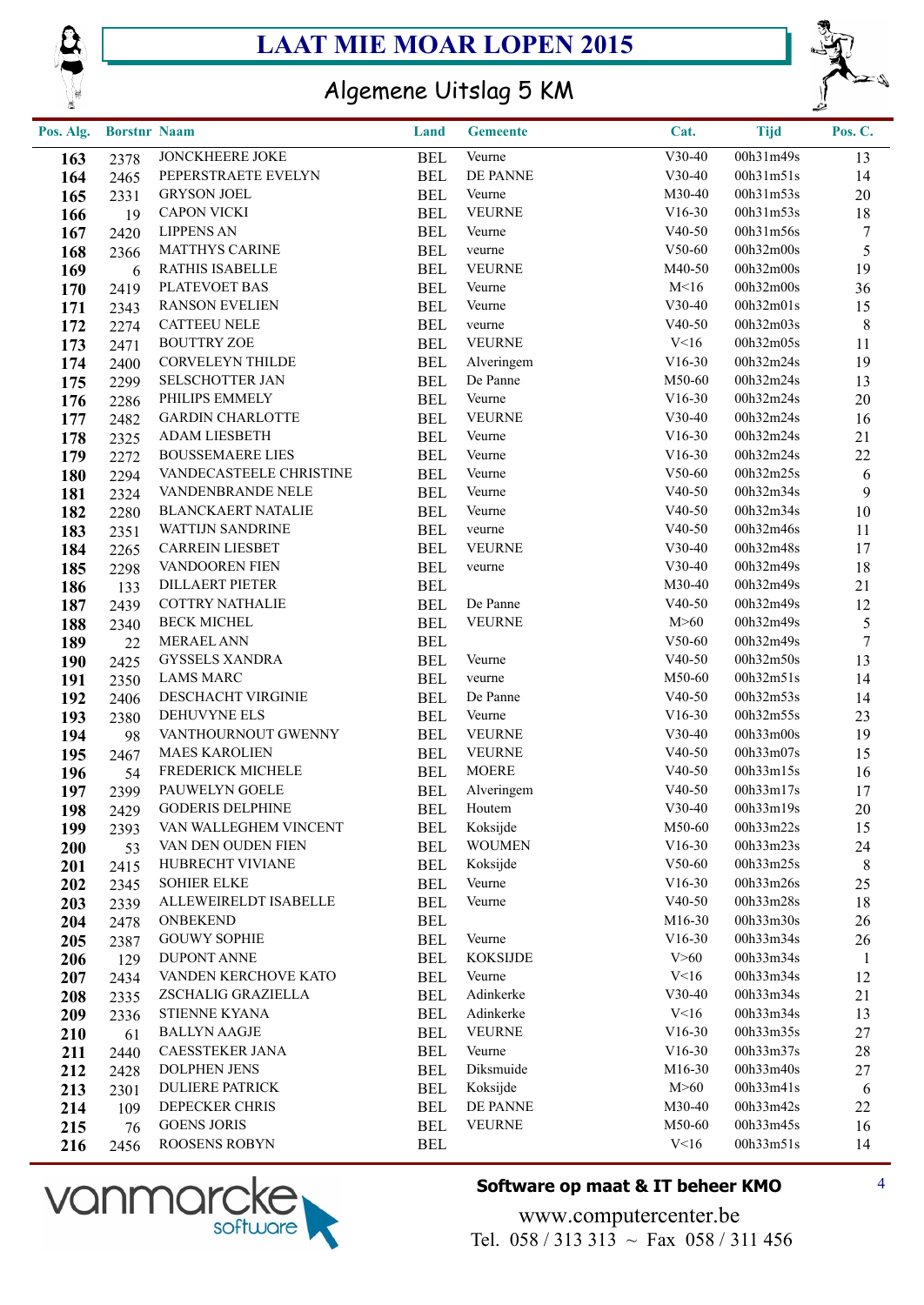



## Algemene Uitslag 5 KM

| Pos. Alg.  | <b>Borstnr Naam</b> |                                               | Land                     | <b>Gemeente</b>            | Cat.                 | <b>Tijd</b>            | Pos. C.        |
|------------|---------------------|-----------------------------------------------|--------------------------|----------------------------|----------------------|------------------------|----------------|
| 217        | 2449                | DEWULF ANABELLE                               | <b>BEL</b>               |                            | V<16                 | 00h33m53s              | 15             |
| 218        | 2288                | <b>CORNILLE LARA</b>                          | <b>BEL</b>               | Veurne                     | $V16-30$             | 00h33m54s              | 29             |
| 219        | 2392                | <b>LEGEIN ANN</b>                             | <b>BEL</b>               | Oostduinkerke              | $V40-50$             | 00h34m00s              | 19             |
| 220        | 24                  | DEBUSSCHERE ISABELLE                          | <b>BEL</b>               | <b>KOKSIJDE</b>            | $V40-50$             | 00h34m01s              | 20             |
| 221        | 2341                | DE WACHTER VIVIANE                            | <b>BEL</b>               | <b>LEISELE</b>             | V50-60               | 00h34m02s              | $\overline{9}$ |
| 222        | 34                  | AMMELOOT ISABEL                               | <b>BEL</b>               | <b>DIKSMUIDE</b>           | V30-40               | 00h34m03s              | 22             |
| 223        | 2370                | VANDEWOUDE HEIDI                              | <b>BEL</b>               | <b>VEURNE</b>              | $V40-50$             | 00h34m04s              | 21             |
| 224        | 2330                | <b>CLAUW LIEN</b>                             | <b>BEL</b>               | Veurne                     | $V30-40$             | 00h34m04s              | 23             |
| 225        | 2438                | VAN BRABANT KELLY                             | <b>BEL</b>               | Veurne                     | $V16-30$             | 00h34m04s              | 30             |
| 226        | 2490                | PEPERSTRAETE EMILY                            | <b>BEL</b>               |                            | V30-40               | 00h34m04s              | 24             |
| 227        | 2493                | DEBERGH EVELYN                                | <b>BEL</b>               |                            | V30-40               | 00h34m04s              | 25             |
| 228        | 56                  | SEYNHEAVE NATHALIE                            | <b>BEL</b>               | OOSTDUINKERKE              | $V40-50$             | 00h34m05s              | 22             |
| 229        | 13                  | TRUWANT TYBEAN                                | <b>BEL</b>               | <b>VEURNE</b>              | M<16                 | 00h34m08s              | 37             |
| 230        | 2462                | VANRYCKEGHEM HELENE                           | <b>BEL</b>               |                            | $V16-30$             | 00h34m09s              | 31             |
| 231        | 2452                | <b>JACOB SIEN</b>                             | <b>BEL</b>               |                            | $V16-30$             | 00h34m21s              | 32             |
| 232        | 2626                | <b>ONBEKEND</b>                               | <b>BEL</b>               |                            | M16-30               | 00h34m23s              | 28             |
| 233        | 51                  | DEKEYNE GENEVIEVE                             | <b>BEL</b>               | <b>VEURNE</b>              | V50-60               | 00h34m23s              | 10             |
| 234        | 2451                | GERMONPRé LIEN                                | <b>BEL</b>               |                            | V30-40               | 00h34m29s              | 26             |
| 235        | 2427                | <b>LONCKE SOFIE</b>                           | <b>BEL</b>               | Merkem                     | $V16-30$             | 00h34m35s              | 33             |
| 236        | 2442                | AERNAERT THOMAS                               | <b>BEL</b>               |                            | M16-30               | 00h34m38s              | 29             |
| 237        | 21                  | DEBROCK MALIKA                                | <b>BEL</b>               | <b>VEURNE</b>              | $V16-30$             | 00h34m41s              | 34             |
| 238        | 49                  | VAN DE SOMPELE ELINE                          | <b>BEL</b>               | <b>VEURNE</b>              | V<16                 | 00h34m42s              | 16             |
| 239        | 2307                | DUMORTIER CAROLINE                            | <b>BEL</b>               | Veurne<br><b>ADINKERKE</b> | $V40-50$             | 00h34m42s<br>00h34m43s | 23             |
| 240        | 92                  | <b>GERMONPRE LIEVE</b><br><b>BALLIEU LEEN</b> | <b>BEL</b><br><b>BEL</b> |                            | $V50-60$<br>$V30-40$ | 00h34m46s              | 11<br>27       |
| 241        | 2362                | <b>BARRA KARIN</b>                            | <b>BEL</b>               | Alveringem<br>Alveringem   | $V30-40$             | 00h34m48s              | 28             |
| 242        | 2354                | DE RYCK JENNIFER                              | <b>BEL</b>               | Westende                   | $V16-30$             | 00h34m52s              | 35             |
| 243<br>244 | 2408<br>10          | <b>LANTSOGHT PIERRETTE</b>                    | <b>BEL</b>               | NIEUWPOORT                 | $V50-60$             | 00h34m53s              | 12             |
| 245        | 2369                | DE NEVE PATRICIA                              | <b>BEL</b>               | Oostduinkerke              | $V50-60$             | 00h34m58s              | 13             |
| 246        | 2361                | MOUTON ROSALINE                               | <b>BEL</b>               | Wulpen                     | $V30-40$             | 00h35m02s              | 29             |
| 247        | 2270                | <b>BOUDENOODT ELS</b>                         | <b>BEL</b>               | Veurne                     | $V30-40$             | 00h35m04s              | 30             |
| 248        | 2450                | <b>VERKEST ALEXANDER</b>                      | <b>BEL</b>               |                            | M<16                 | 00h35m05s              | 38             |
| 249        | 55                  | <b>CHRISTIAESN SISKA</b>                      | <b>BEL</b>               | <b>KOKSIJDE</b>            | V30-40               | 00h35m06s              | 31             |
| 250        | $7\phantom{.0}$     | POLLET NADINE                                 | <b>BEL</b>               | <b>VEURNE</b>              | $V40-50$             | 00h35m18s              | 24             |
| 251        | 2290                | LOOTVOET MARIAN                               | <b>BEL</b>               | veurne                     | $V50-60$             | 00h35m21s              | 14             |
| 252        | 2282                | ROMBAUT LISELOTTE                             | <b>BEL</b>               | <b>KOKSIJDE</b>            | $V30-40$             | 00h35m24s              | 32             |
| 253        | 2494                | <b>DESAEVER ELS</b>                           | <b>BEL</b>               | <b>DIKSMUIDE</b>           | $V30-40$             | 00h35m29s              | 33             |
| 254        | 2405                | ALLEWEIRELDT SABINE                           | <b>BEL</b>               | Oostduinkerke              | $V40-50$             | 00h35m52s              | 25             |
| 255        | 113                 | DENUIT MATTANJA                               | <b>BEL</b>               | <b>OOSTENDE</b>            | $V40-50$             | 00h36m08s              | 26             |
| 256        | 1552                | <b>CORNILLE SARAH</b>                         | <b>BEL</b>               | <b>VEURNE</b>              | $V30-40$             | 00h36m12s              | 34             |
| 257        | 2287                | <b>DUPUIS GAËLLE</b>                          | <b>BEL</b>               | Koksijde                   | $V16-30$             | 00h36m19s              | 36             |
| 258        | 28                  | MAECKELBERGHE SANNE                           | <b>BEL</b>               | <b>BRUGGE</b>              | $V16-30$             | 00h36m28s              | 37             |
| 259        | 2320                | CATTEEUW LIESELOT                             | BEL                      | Veurne                     | $V30-40$             | 00h36m28s              | 35             |
| 260        | 2328                | <b>CATTEEUW ANNELIEN</b>                      | <b>BEL</b>               | veurne                     | $V16-30$             | 00h36m28s              | 38             |
| 261        | 27                  | <b>FIGOUREUX LOUIS</b>                        | <b>BEL</b>               | <b>BRUGGE</b>              | M <sub>16</sub> -30  | 00h36m28s              | 30             |
| 262        | 29                  | <b>FIGOUREUX MARIE</b>                        | <b>BEL</b>               | <b>VEURNE</b>              | $V16-30$             | 00h36m28s              | 39             |
| 263        | 2492                | <b>SAMYN KATRIEN</b>                          | <b>BEL</b>               | <b>DIKSMUIDE</b>           | $V40-50$             | 00h36m33s              | 27             |
| 264        | 2293                | <b>MAES THELMA</b>                            | <b>BEL</b>               | Veurne                     | $V16-30$             | 00h36m33s              | 40             |
| 265        | 2358                | ROSSEEL ANDREA                                | <b>BEL</b>               | veurne                     | V > 60               | 00h36m37s              | $\overline{c}$ |
| 266        | 2470                | <b>BOUDT SONJA</b>                            | <b>BEL</b>               | <b>VEURNE</b>              | $V50-60$             | 00h36m39s              | 15             |
| 267        | 2463                | VERHELST ANN-CATHERINE                        | <b>BEL</b>               |                            | V<16                 | 00h36m48s              | 17             |
| 268        | 2481                | <b>RABAEY CAROLINE</b>                        | <b>BEL</b>               | DE PANNE                   | $V30-40$             | 00h36m49s              | 36             |
| 269        | 2309                | DEBAENST RITA                                 | <b>BEL</b>               | <b>VEURNE</b>              | V > 60               | 00h36m51s              | 3              |
| 270        | 69                  | <b>GERARD PATTY</b>                           | <b>BEL</b>               | <b>VEURNE</b>              | $V30-40$             | 00h37m09s              | 37             |



#### **Software op maat & IT beheer KMO** 5